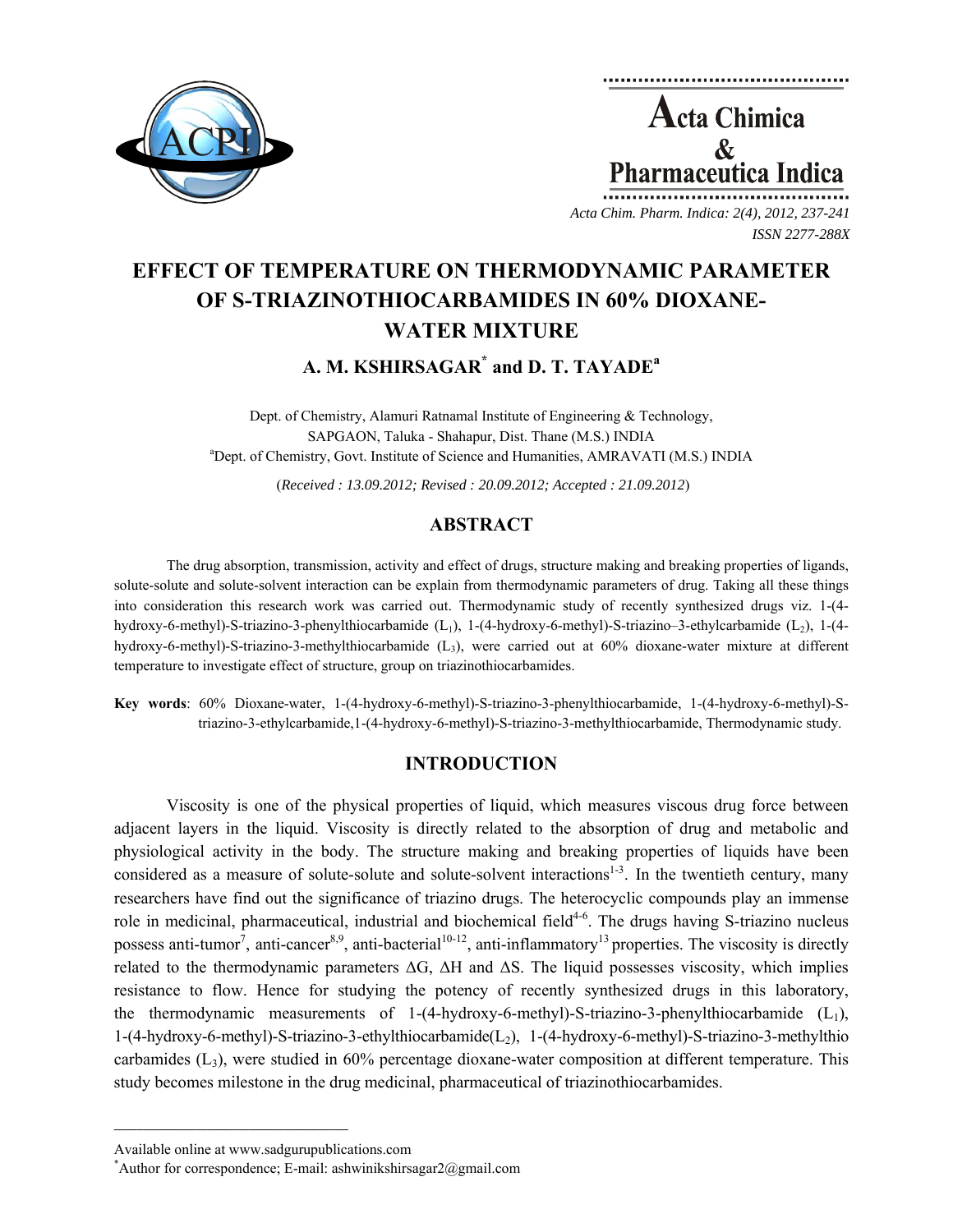### **EXPERIMENTAL**

All the chemicals used of A.R grade and doubly distilled water was used. Weighing was made on Mechaniki Zaktady Precyzyjnej Gdansk balance made in Poland (± 0.001 g). Densities of solutions were determined by a bicapillary pyknometer  $(\pm 0.2%)$  having a bulb volume of about 10 cm<sup>3</sup> and capillary having an internal diameter of 1 mm and calibrated with deionised doubly distilled water. The accuracy of density measurements were within  $\pm$  0.1 Kg<sup>-3</sup>. The viscosities were measured by means of Ostwald's viscometer thoroughly cleaned and dried. The viscometer was kept in Elite thermostatic water bath and temperature variation was maintained. For each measurement, sufficient time was allowed to attain thermal equilibrium between viscometer and water bath. The 0.1 M solution of ligand  $L_1$ ,  $L_2$  and  $L_3$  were prepared in 60% dioxane-water mixture. The densities and viscosities of each ligand solution were at  $20^{\circ}$ C,  $30^{\circ}$ C,  $40^{\circ}$ C. The constant temperature was maintained with the help of elite thermostatic water bath  $(± 0.1°C)$ . For each measurement, sufficient time was allowed to attain the thermal equilibrium.

### **RESULTS AND DISCUSSION**

The present study deals with the viscosity investigation of ligand  $(L_1)$ , ligand  $(L_2)$ , ligand  $(L_3)$  in 60% dioxane-water mixture at different compositions and at  $20^{\circ}$ C,  $30^{\circ}$ C,  $40^{\circ}$ C. The data obtained have been used to determine the thermodynamic parameters  $\Delta G$ ,  $\Delta H$  and  $\Delta S$ . From this data, the structure breaking and making properties of liquids have been considered as a measure of solute-solute and solute-solvent interaction. The thermodynamic parameters were determined by measuring the viscosity at different temperatures.

| Ligand | Temp. $(^{\circ}C)$ | Time sec. | Density $\rho$ x $10^3$ (Kg/m <sup>3</sup> ) | $\eta_r$ |
|--------|---------------------|-----------|----------------------------------------------|----------|
|        | 20                  | 451.98    | 1.0246                                       | 1.8465   |
| $L_1$  | 30                  | 370.70    | 1.0236                                       | 1.5529   |
|        | 40                  | 298.23    | 1.0228                                       | 1.3422   |
|        | 20                  | 415.15    | 1.03412                                      | 1.7118   |
| $L_2$  | 30                  | 392.49    | 1.03391                                      | 1.6607   |
|        | 40                  | 354.60    | 1.03380                                      | 1.6131   |
|        | 20                  | 527.43    | 1.03712                                      | 2.1810   |
| $L_3$  | 30                  | 473.62    | 1.036                                        | 2.0080   |
|        | 40                  | 403.46    | 1.03579                                      | 1.8385   |

Table 1: Determination of relative viscosities at 0.1 M concentration for ligand L<sub>1</sub>, L<sub>2</sub> and L<sub>3</sub> at **60% dioxane-water mixture**

**Table 2: Determination of ΔG, ΔH and ΔS at 0.1 M concentration for ligand L1, L2 and L3 at 60% dioxane-water mixture** 

| Ligand | Temp. $(^{\circ}C)$ | AG KJ       | $\Delta H$ J.mole <sup>-3</sup> K <sup>-1</sup> | $\Delta S$ KJ.K <sup>-1</sup> |
|--------|---------------------|-------------|-------------------------------------------------|-------------------------------|
| L1     | 20                  | -60688.69   | 12799.8212                                      | -250.6857                     |
|        | 30                  | $-62317.78$ | 11503.9080                                      | $-243.5154$                   |
|        | 40                  | $-6399410$  | 17670.6853                                      | -260.7849                     |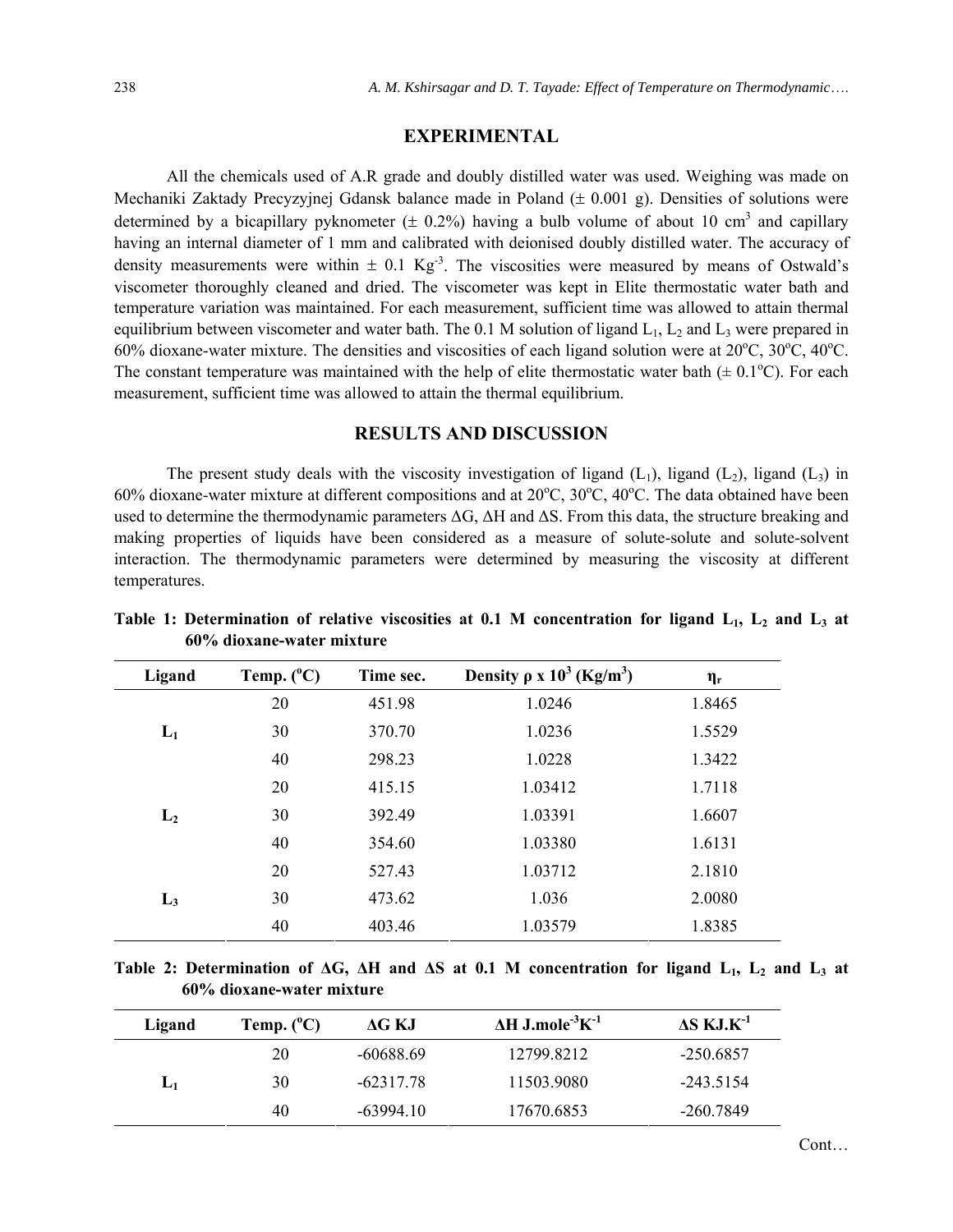| Ligand | Temp. $(^{\circ}C)$ | $\Delta G$ KJ | $\Delta H$ J.mole <sup>-3</sup> K <sup>-1</sup> | $\Delta S$ KJ.K <sup>-1</sup> |
|--------|---------------------|---------------|-------------------------------------------------|-------------------------------|
| $L_2$  | 20                  | $-61499.91$   | 2239.4732                                       | $-217.4292$                   |
|        | 30                  | $-62487.29$   | 2295.7116                                       | $-213.6995$                   |
|        | 40                  | $-64472.83$   | 2741.1258                                       | $-214.6382$                   |
| $L_3$  | 20                  | $-61090.40$   | 6116.6796                                       | $-229.2583$                   |
|        | 30                  | $-62966.00$   | 6959.1256                                       | $-230.6618$                   |
|        | 40                  | $-64813.50$   | 5610.2872                                       | -224.8884                     |

The relative viscosity of each solution during study was determined by formula depicted below :

$$
\eta_r = \rho_s \times t_s / \rho_w \times t_w \qquad \qquad \ldots (1)
$$

Where,  $\eta_r$  = Relative viscosity of ligand solution.

 $\rho_s$  and  $\rho_w$  = Density of ligand solution and density of water.

 $t_s$  and  $t_w$  = Time of flow for ligand solution and water respectively.

The thermodynamic parameters can be evaluated from the following expressions,

$$
\eta = \left(\frac{h\ No}{V}\right)\ \exp\left(\frac{-\Delta G}{RT}\right) \tag{2}
$$

Where,

h is Plank's number,

No is Avogadro's number,

R is Gas constant,

T is Temperature in Kelvin and

ΔG is Standard free energy of activation

$$
\left(\frac{\delta \ln n_r}{\delta (1/T)}\right)_{\rm p} = \frac{\Delta H}{R} \tag{3}
$$

Where,

ΔH is Enthalpy change of activation process and

$$
\Delta G = \Delta H - (T \Delta S) \tag{4}
$$

Where,

ΔS is Entropy of activation.

Few researchers have studied the viscosities at different temperature and evaluated the thermodynamic parameters.<sup>14-18</sup> In the present work,  $0.1$  M solution of 1-(4-hydroxy-6-methyl)-S-triazino-3phenylthiocarbamide  $(L_1)$ , 1-(4-hydroxy-6-methyl)-S-triazino-3-ethylthiocarbamide( $L_2$ ), 1-(4-hydroxy-6methyl)-S-triazino-3-methylthiocarbamide  $(L_3)$  in 70% dioxane-water mixture were subjected to viscosity measurement at  $20^{\circ}$ C,  $30^{\circ}$ C,  $40^{\circ}$ C. The values of viscosities are depicted in Table 1.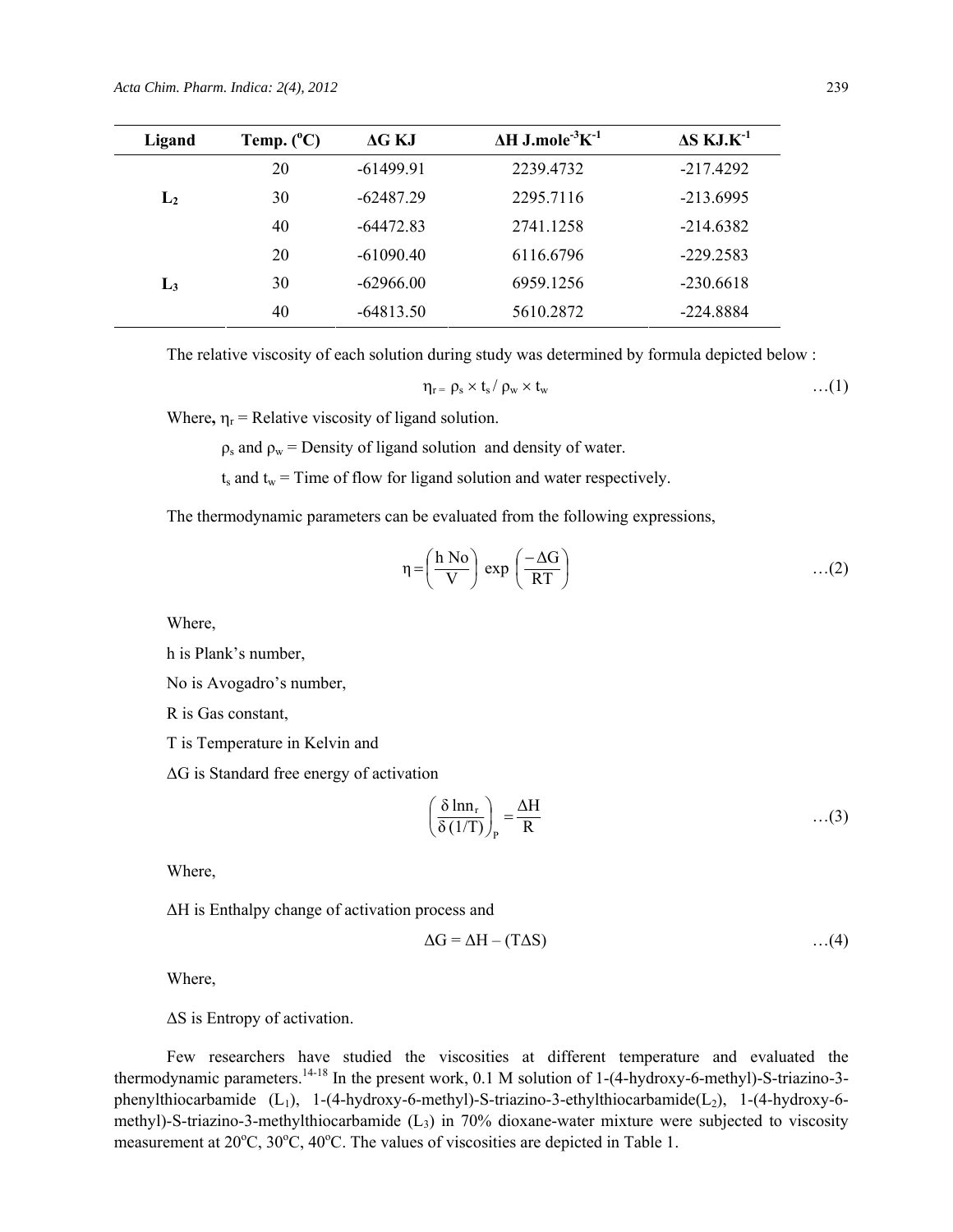From the Table 1, it is also observed that viscosities of all the ligand solutions have direct correlation with temperature. This correlation favors 'hole theory' of liquid. The liquid molecules keep on moving continuously into vacancies. The motion of liquid molecules need some energy to move into hole. At increasing temperature, the energy becomes increasingly available and so a liquid can flow more easily. Thus, the viscosity falls appreciably with rise in temperature. At the same time when the temperature increases the intermolecular force of attraction in the ligand also decreases this will directly affect the viscosity. This shows decrease in solute-solvent interactions which is the best property of drug. It means that triazino or thiocarbamido nucleus containing drugs which are newly synthesized possess best drug activity and drug effect which is very advantageous. Also, the decrease is appreciable being about ten percentage degree rise of temperature. The negative ΔG values indicate the spontaneity of reaction which is clear from the values in Table 2.

From the values of  $L_1$ ,  $L_2$  and  $L_3$ , it was observed that, the value of relative viscosity of  $L_3$  is greater than  $L_2$  and  $L_1$ . Only the bulkiness of the group as substituent not only interfere the values of relative viscosity but the reactivity and stability and tautomeric properties also interfere the values of relative viscosities. It is clear from the result that, in  $L_1$  there is a resonance stabilization in the benzene ring, while S-triazino moiety which restrict the tautomeric changes in the molecule for  $L_1$  while in case of  $L_2$ , S-triazine and ethyl group is substituted. A methylenic group in ethyl moiety becomes more reactive which directly and easily involved in tautomeric conversion of whole molecule. Such type of greater interference of methyl will not involved in  $L_3$  but when we compare, relative viscosity of  $L_1$  and  $L_3$ , the relative viscosity of bulkier group must be greater but in this investigation, the relative viscosity of  $L_3$  is greater than that of  $L_1$ , this may be due to the donating capacity of  $-CH_3$  group to the thiocarbamido molecule. As the thiocarbamido molecule is highly electron rich moiety and  $-CH_3$  group is also electron donating group, hence in  $L_3$ molecule there occur compactness in the bond which is greater than  $L_1$  molecule.

From this discussion, it is clear that bulky substituent on the molecule is not only factor in trend of relative viscosity but tautomeric conversion as well as electron donating nature, electron clouds, nature of hetero atom present in ligands and the compactness in the molecule will directly hampered results and trends in the relative viscosity. So ligand with lower viscosity shows good results at higher temperature which favors the concept of pharmacokinetics and pharmacodynamics in pharmaceutical field.

### **CONCLUSION**

Hence from the above discussion, it was clear that bulky substituent on the molecule was not only factor in trend but tautomeric conversion as well as electron donating nature, electron clouds, nature of hetero atom present in compounds and compactness in the molecule will directly hampered results and trends in the molar refraction. It means that at 60% percentage of dioxane, the solute-solvent interactions i.e. interaction of compounds (drugs) and dioxane shows good results with rise in temperature, which may be stabilize the drug activity. From this it can be concluded that the drug absorption, drug transmission and drug effect of compounds  $L_1$ ,  $L_2$ ,  $L_3$  is more effective at higher temperature of dioxane. This study may become a milestone in the drug, medicinal and pharmaceutical chemistry of triazino thiocarbamides.

#### **ACKNOWLEDGMENT**

I am very thankful to Dr. P. B. Raguwanshi, from S.G.B. Amaravati University, Amaravati for giving valuable guidance during my research work.